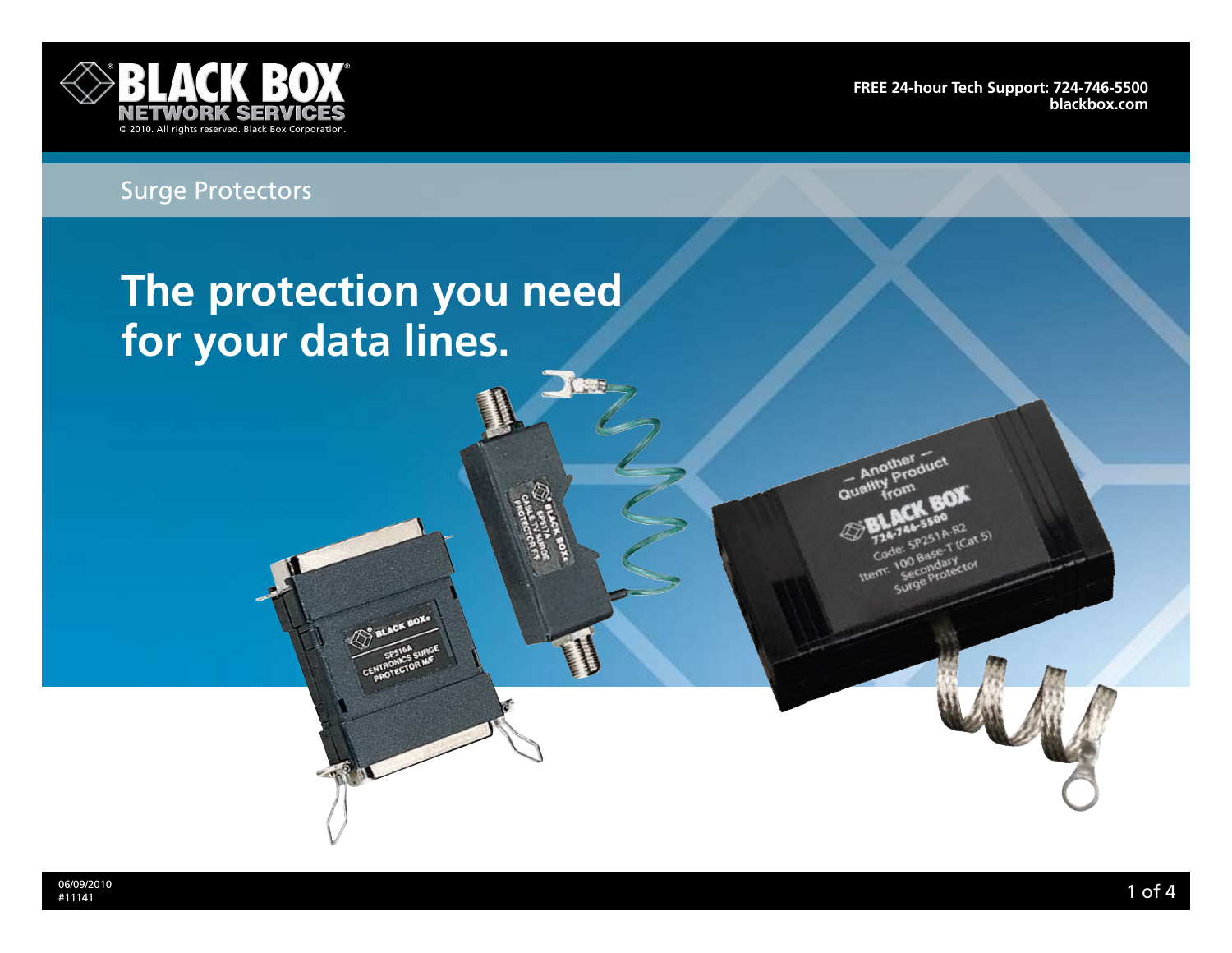- » Protect against surges, damage caused by induced lightning, electrostatic discharges, noise, and ground loops.
- » Surge protectors are available for various network types.
- » Protectors are also available for various communication lines.
- » We even carry surge protectors for special equipment, such as CATV, keyboards, and more!

#### **OVERVIEW**

### **FEATURES Here's why you need a surge protector:**

In an ideal world, the flow of electrical current in your computer systems would be equal at all times. No outside power disturbances would disrupt the balance of power in your electronic devices.

In the real world, however, several forms of power disturbances can wreak havoc on your electrical devices. These power disturbances come in the forms of induced transients (which include lightning, electrostatic discharge [ESD], and noise), ground-loop currents, and surges.

Although only a lightning arrestor can protect against direct lightning hits, a surge protector can guard your equipment against damage caused by induced lightning. To understand the need for this protection, consider the enormous magnitude of energy that a lightning strike generates. As this large current flows through conductors, the expanding magnetic field causes induced current to flow in nearby conductors that could then carry damaging impulses to computers.

A surge protector can also guard against the second type of induced transient, electrostatic discharge (ESD). What we commonly think of as static is that zap we get when we grab something metallic after walking across a carpet during the winter. This static is actually called triboelectricity, from the Greek word tribo, which means rubbing. When two unlike materials rub together, the electrons from one and the electrons from the other produce a negative charge (or electrostatic discharge), causing a potential difference between the two surfaces. The excess electrons look for a discharge path, which they find in any good conductor. The excess energy can damage your equipment.

A third type of induced transient, noise, can also damage your equipment. Noise is a signal appearing in a circuit other than the desired signal. It can result from lightning or ESD, but more commonly

results from other events happening in the environment. Lowmagnitude noise does not bother a PC, but high-magnitude noise or impulses can interfere with data processing or damage internal components. Noise as it appears on power lines comes in two varieties: normal-mode and common-mode noise. Turning large loads off or on, or shunting utility power-factor correcting capacitors across the line, creates normal-mode noise. Lightning, tripping and reclosing utility breakers, poor grounding techniques, ground faults, radio transmitters, time clocks, and machine tools can cause commonmode noise.

Another hazardous form of power disturbance is called a ground loop. A ground loop is formed when a potential difference exists between any two places that are, by definition, at ground potential. A ground loop may form in a circuit when the circuit contains two or more different ground connections. This circuit may also be formed between boards inside a PC or in a local area network. Whenever there is some impedance existing between two points, voltage can appear across these points and current can flow. Ground loops can also develop because of a circuit wire's length.

The final type of power disturbance which the protectors guard against is, quite obviously, surges. A surge is a short-term voltage increase that exceeds established upper limits for less than 2.5 seconds. Each type of electrical interface contained in your data communications equipment has an acceptable operating voltage range. Voltages above the range of the particular device's interface can damage the device in two ways. First, a massive voltage (called a spike) can immediately damage your equipment. Second, multiple smaller out-of-range voltages can gradually damage your equipment over time.

Our surge protectors provide an immediate path to ground, so power disturbances go straight to ground instead of to your equipment.

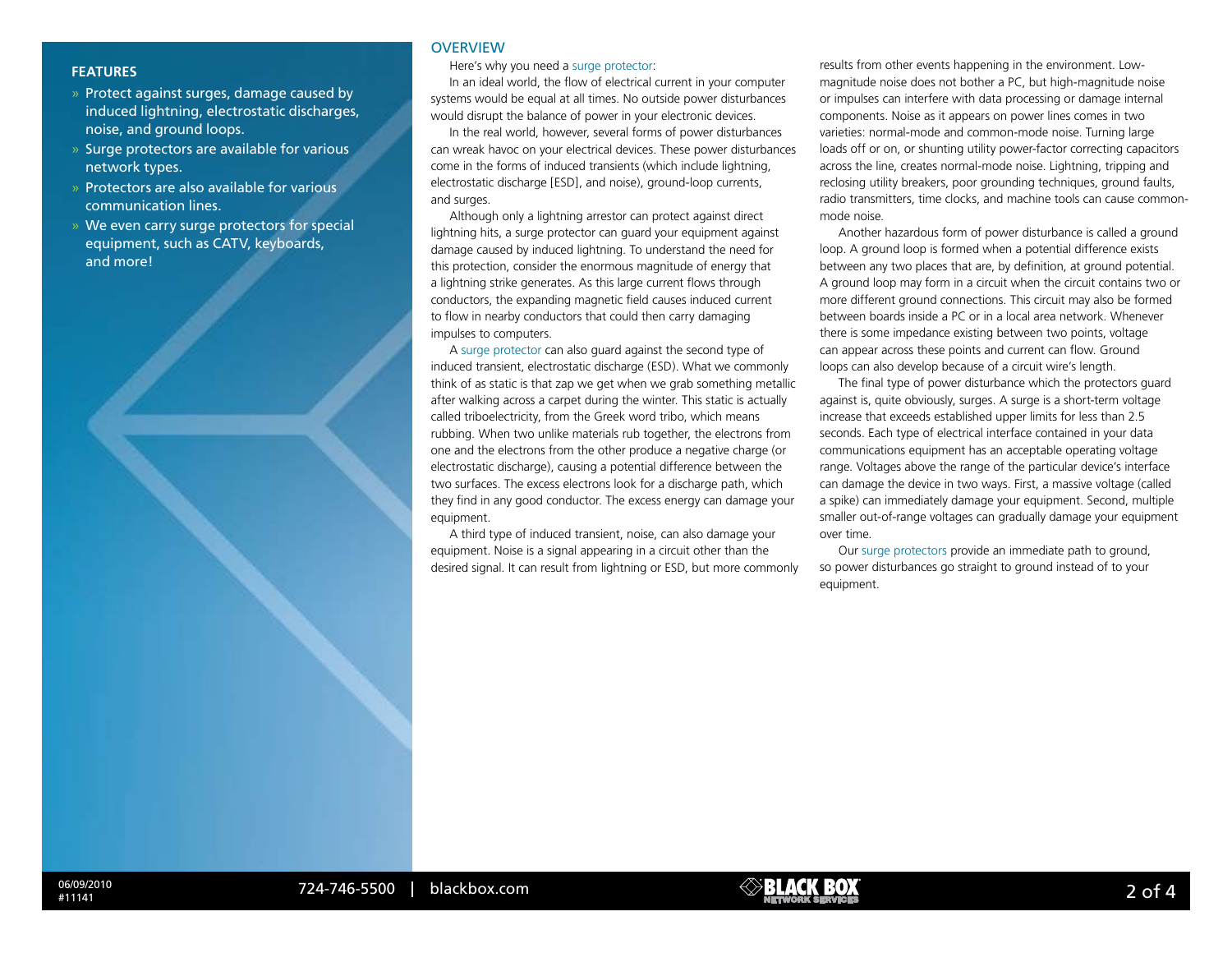

## **Technically Speaking**

Choose the model to suit your application from our complete line of in-line surge protectors described below.

- • **100BASE-TX Hub Surge Protectors (SP530A-R2– SP532A-R2)**—These models protect 4, 8, or 12 RJ-45 ports on a 100BASE-TX hub.
- • **10BASE-T/100BASE-T Hub Surge Protector (SP512A-R3)**—This model protects a 10BASE-T/100BASE-T interface that uses an RJ-45 connector.
- • **ARCNET® Surge Protector (SP502A)**—This model protects your ARCNET devices that use a coax, straight connection.
- **CATV Surge Protector (SP517A)**—This model protects CATV (cable TV) F59 interfaces.
- • **Centronics® Surge Protector (SP516A)**—This model protects 36-pin Centronics parallel interfaces.
- • **DDS Surge Protector (SP527A)**—This model protects the four active leads on a standard DDS line.
- • **Thin Protector ST® (SP350A-R2)**—This model protects your 10BASE2 ThinNet coaxial devices that use a straight connection.
- **AUI Surge Protector (SP362)**—This model protects your DB15 AUI interface.
- Thin Protector T (SP501A)—This model protects your devices that use a T-style connector for 10BASE2 ThinNet.
- • **ThickNet Protectors (SP505A–SP506A)**—These models protect your 10BASE5 interfaces that require N-series connectors.
- • **ISDN Data Line Surge Protectors (SP050A-R2, SP060A-R2)**—These models protect terminal adapters, NTUs, and other ISDN equipment. SP050A-R2 is for the U interface; SP060A-R2 is for the S/T interface (8-pin).
- • **Keyboard Surge Protector for AT® (SP518A-R2)** This model protects 5-pin DIN interfaces.
- • **Keyboard Surge Protector for PS/2® (SP519A-R2)** This model protects 6-pin mini-DIN interfaces.
- • **RS-232 Surge Protector for DB25 4-Wire Serial (SP141A)**—This model protects Pins 2, 3, 7, and 20 of your RS-232 interface.
- • **RS-232 Surge Protector for All Wires (SP360A)** This model protects all 25 pins on your RS-232 interface.
- • **RS-232 Surge Protector for DB9 (SP361A-R2)**—This model protects RS-232 ports that use a DB9 connector.
- • **RS-232 Surge Protector for DB15 (SP507A)**—This model protects your RS-232 ports that use DB15 connectors.
- • **RS-232 Surge Protector for 4-Wire Serial RJ-11 (SP515A-R2)**—This model protects 4-wire interfaces that use RJ-11 connectors.
- • **RS-422 Surge Protector (SP508A)**—This model protects your RS-422 or X.21 ports that use DB15 connectors.
- • **T1 Non-Span Surge Protectors (SP513A-R2, SP526A)** These models protect T1 interfaces that use RJ-45 connectors.
- • **Telco Surge Protector (SP365A-R2)**—This model protects dialup telco interfaces.
- • **Token Ring Surge Protector (SP522A-R2)**—This model protects 8-wire RJ-45 interfaces.
- • **Twinax Surge Protectors (SP525A)**—This model protects twinax interfaces.
- • **100BASE-TX Surge Protectors (SP250A-R2– SP251A-R2)**—These models protect a CAT5 100BASE-TX interface. The SP250A-R2 is designed to be installed at the building entrance, and the SP251A-R2 is made for point-ofuse installation.